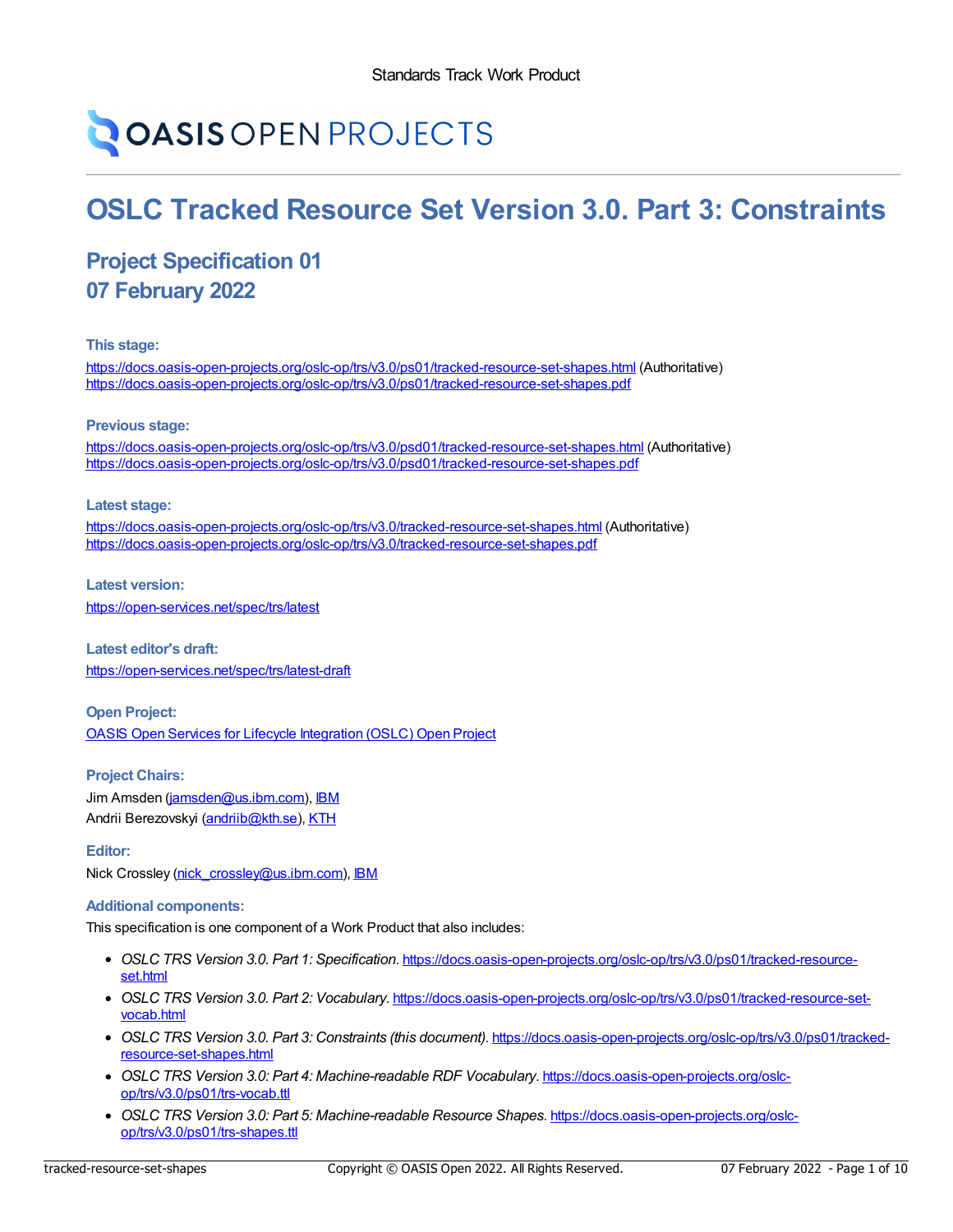#### **RDF Namespaces:**

<http://open-services.net/ns/core/trs#>

<http://open-services.net/ns/core/trspatch#>

#### **Abstract:**

This specification defines standard constraints on the vocabulary for Tracked Resource Sets.

#### **Status:**

This document was last revised or approved by the OASIS Open Services for Lifecycle [Integration](https://open-services.net/about/) (OSLC) Open Project on the above date. The level of approval is also listed above. Check the "Latest stage" location noted above for possible later revisions of this document. Any other numbered Versions and other technical work produced by the Open Project are listed at https://open[services.net/about/.](https://open-services.net/about/)

Comments on this work can be provided by opening issues in the project repository or by sending email to the project's public comment list [oslc-op@lists.oasis-open-projects.org](mailto:oslc-op@lists.oasis-open-projects.org).

Note that any machine-readable content (Computer Language [Definitions](https://www.oasis-open.org/policies-guidelines/tc-process-2017-05-26/#wpComponentsCompLang)) declared Normative for this Work Product is provided in separate plain text files. In the event of a discrepancy between any such plain text file and display content in the Work Product's prose narrative document(s), the content in the separate plain text file prevails.

#### **Citation format:**

When referencing this specification the following citation format should be used: **[OSLC-TRS-v3.0]**

*OSLC Tracked Resource Set Version 3.0. Part 3: Constraints*. Edited by Nick Crossley. 07 February 2022. OASIS Project Specification 01. <https://docs.oasis-open-projects.org/oslc-op/trs/v3.0/ps01/tracked-resource-set-shapes.html>. Latest stage: <https://docs.oasis-open-projects.org/oslc-op/trs/v3.0/tracked-resource-set-shapes.html>.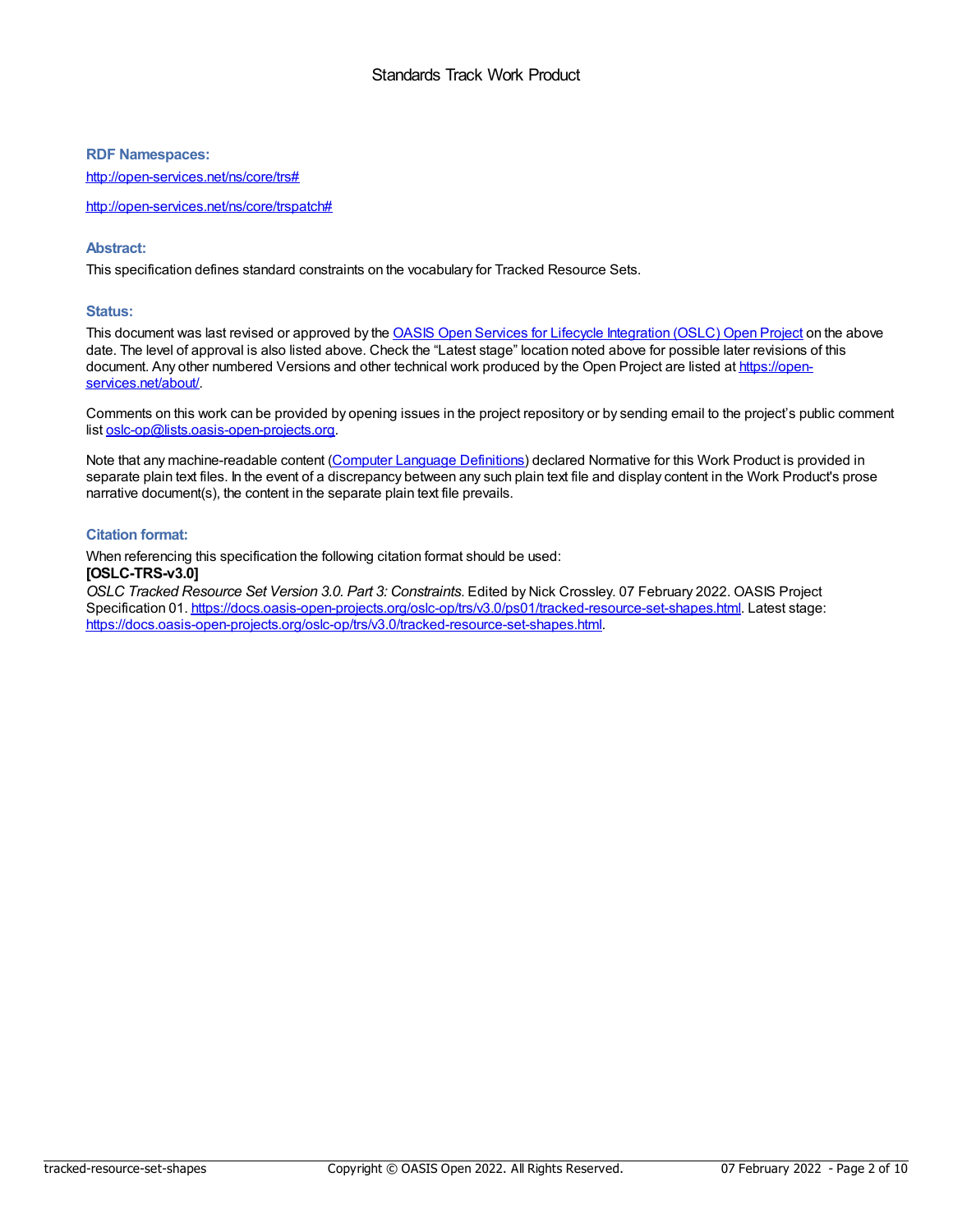### **Notices**

Copyright © OASIS Open 2022. All Rights Reserved.

All capitalized terms in the following text have the meanings assigned to them in the OASIS Intellectual Property Rights Policy (the "OASIS IPR [Policy](https://www.oasis-open.org/policies-guidelines/ipr/)"). The full Policy may be found at the OASIS website.

This specification is published under the Attribution 4.0 [International](https://creativecommons.org/licenses/by/4.0/legalcode) (CC BY 4.0). Portions of this specification are also provided under the Apache [License](https://www.apache.org/licenses/LICENSE-2.0) 2.0.

All contributions made to this project have been made under the OASIS Contributor License [Agreement](https://www.oasis-open.org/policies-guidelines/open-projects-process#individual-cla-exhibit) (CLA).

For information on whether any patents have been disclosed that may be essential to implementing this specification, and any offers of patent licensing terms, please refer to the Open Projects IPR [Statements](https://github.com/oasis-open-projects/administration/blob/master/IPR_STATEMENTS.md#open-services-for-lifecycle-collaboration-oslc-open-project) page.

This document and translations of it may be copied and furnished to others, and derivative works that comment on or otherwise explain it or assist in its implementation may be prepared, copied, published, and distributed, in whole or in part, without restriction of any kind, provided that the above copyright notice and this section are included on all such copies and derivative works. However, this document itself may not be modified in any way, including by removing the copyright notice or references to OASIS, except as needed for the purpose of developing any document or deliverable produced by an OASIS Open Project or OASIS Technical Committee (in which case the rules applicable to copyrights, as set forth in the OASIS IPR Policy, must be followed) or as required to translate it into languages other than English.

The limited permissions granted above are perpetual and will not be revoked byOASIS or its successors or assigns.

This document and the information contained herein is provided on an "AS IS" basis and OASIS DISCLAIMS ALL WARRANTIES, EXPRESS OR IMPLIED, INCLUDING BUT NOT LIMITED TO ANYWARRANTYTHAT THE USE OF THE INFORMATION HEREIN WILL NOT INFRINGE ANYOWNERSHIP RIGHTS OR ANYIMPLIED WARRANTIES OF MERCHANTABILITYOR FITNESS FOR A PARTICULAR PURPOSE.

OASIS requests that anyOASIS Party or any other party that believes it has patent claims that would necessarily be infringed by implementations of this OASIS Project Specification or OASIS Standard, to notify the OASIS TC Administrator and provide an indication of its willingness to grant patent licenses to such patent claims in a manner consistent with the IPR Mode of the OASIS Technical Committee that produced this specification.

OASIS invites any party to contact the OASIS TC Administrator if it is aware of a claim of ownership of any patent claims that would necessarily be infringed by implementations of this specification by a patent holder that is not willing to provide a license to such patent claims in a manner consistent with the IPR Mode of the OASIS Open Project that produced this specification. OASIS may include such claims on its website, but disclaims any obligation to do so.

OASIS takes no position regarding the validity or scope of any intellectual property or other rights that might be claimed to pertain to the implementation or use of the technology described in this document or the extent to which any license under such rights might or might not be available; neither does it represent that it has made any effort to identify any such rights. Information onOASIS' procedures with respect to rights in any document or deliverable produced by an OASIS Technical Committee can be found on the OASIS website. Copies of claims of rights made available for publication and any assurances of licenses to be made available, or the result of an attempt made to obtain a general license or permission for the use of such proprietary rights by implementers or users of this OASIS Open Project Specification or OASIS Standard, can be obtained from the OASIS TC Administrator. OASIS makes no representation that any information or list of intellectual property rights will at any time be complete, or that any claims in such list are, in fact, Essential Claims.

The name "[OASIS](https://www.oasis-open.org)" is a trademark of OASIS, the owner and developer of this specification, and should be used only to refer to the organization and its official outputs. OASIS welcomes reference to, and implementation and use of, specifications, while reserving the right to enforce its marks against misleading uses. Please see <https://www.oasis-open.org/policies-guidelines/trademark/> for above guidance.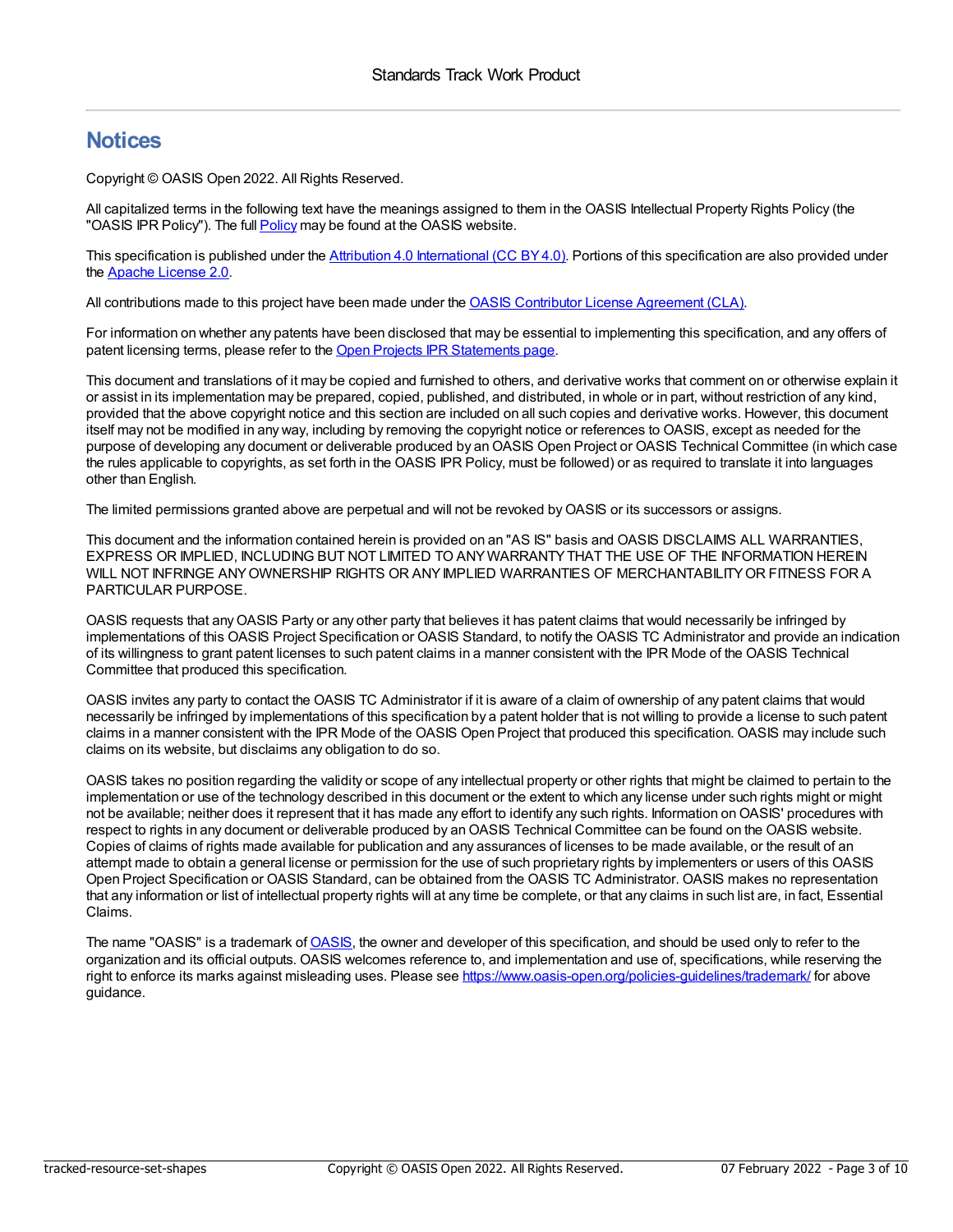### **Table of Contents**

#### 1. [Introduction](#page-6-0)

- 1.1 [Typographical](#page-4-0) Conventions and Use of RFC Terms 1.1.1 [References](#page-4-1)
- 1.2 Resource [Constraints](#page-7-0)
	- 1.2.1 Resource: [TrackedResourceSetShape](#page-5-0)
	- 1.2.2 Resource: [BaseShape](#page-5-1)
	- 1.2.3 Resource: [ChangeLogShape](#page-6-1)
	- 1.2.4 Resource: [CreationEventShape](#page-7-1)
	- 1.2.5 Resource: [ModificationEventShape](#page-8-0)
	- 1.2.6 Resource: [DeletionEventShape](#page-8-1)
- 1.3 [Conformance](#page-9-0)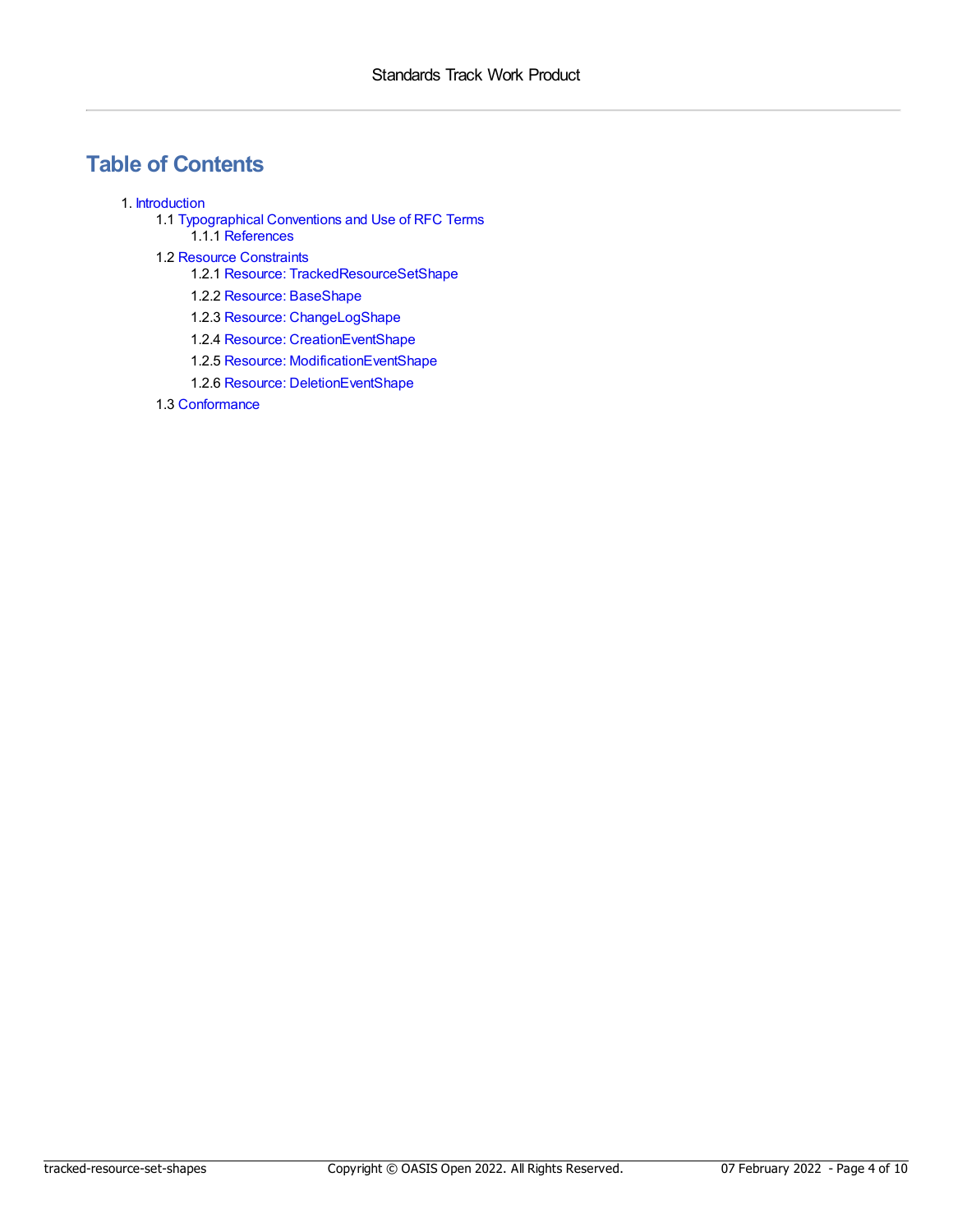### **1. Introduction**

*This section is non-normative.*

This specification defines standard constraints on the vocabulary for Tracked Resource Sets.

RDF vocabularies define the terms and resources for a domain of interest, in this case, OSLC Tracked Resource Sets. These vocabularies are often specified in an open manner, without providing information such as property domain and range assertions, cardinalities, etc. This helps keep the vocabulary applicable for a wide range of uses and furthering integration with other vocabularies.

However, it is often desirable to closed down a vocabulary with specific constraints to facilitate using the vocabulary for a specific purpose. This document specifies the constraints for using the OSLC Tracked Resource Set vocabulary in OSLC. Different sets of constraints may be applied to a vocabulary in order to tailor its use, without overly constraining the vocabulary for other usages.

These constraints apply to the core vocabulary defined in OSLC Tracked Resource Set Version 3.0. Part 2: [Vocabulary](https://docs.oasis-open-projects.org/oslc-op/trs/v3.0/ps01/tracked-resource-set-vocab.html).

Note that this document is informative; the normative document for the vocabulary is the machine-readable source in [\[VOCAB](#page-4-2)].

#### <span id="page-4-0"></span>**1.1 Typographical Conventions and Use of RFC Terms**

#### *This section is non-normative.*

As well as sections marked as non-normative, all authoring guidelines, diagrams, examples, and notes in this specification are nonnormative. Everything else in this specification is normative.

The key words "MUST", "MUST NOT", "REQUIRED", "SHALL", "SHALL NOT", "SHOULD", "SHOULD NOT", "RECOMMENDED", "MOT RECOMMENDED", "MAY", and "**OPTIONAL**" in this specification are to be interpreted as described in **[BCP](https://tools.ietf.org/html/bcp14) 14** [\[RFC2119](#page-4-3)] [\[RFC8174](#page-4-4)] when, and only when, they appear in all capitals, as shown here.

#### <span id="page-4-1"></span>**1.1.1 References**

#### **1.1.1.1 Normative references**

#### <span id="page-4-3"></span>[RFC2119]

S. Bradner. *Key words for use in RFCs to Indicate [Requirement](https://www.rfc-editor.org/rfc/rfc2119) Levels*. IETF, March 1997. Best Current Practice. URL: <https://www.rfc-editor.org/rfc/rfc2119>

#### <span id="page-4-4"></span>[RFC8174]

B. Leiba. *Ambiguity of [Uppercase](https://www.rfc-editor.org/rfc/rfc8174) vs Lowercase in RFC 2119 Key Words*. IETF, May 2017. Best Current Practice. URL: <https://www.rfc-editor.org/rfc/rfc8174>

#### **1.1.1.2 Informative references**

#### <span id="page-4-2"></span>[VOCAB]

Nick Crossley; Frank Budinsky. *OSLC TRS Version 3.0: Part 3: [Machine-readable](https://docs.oasis-open-projects.org/oslc-op/trs/v3.0/ps01/trs-vocab.ttl) vocabulary*. http://open-services.net. Finalization. URL: <https://docs.oasis-open-projects.org/oslc-op/trs/v3.0/ps01/trs-vocab.ttl>

#### **1.2 Resource Constraints**

This section specifies the constraints for Tracked Resource Set resources. The resource properties are not limited to the ones defined in this specification, TRS Servers may provide additional properties. It is recommended that any additional properties exist in their own unique namespace and not use the namespaces defined in these specifications.

#### **1.2.1 Resource: TrackedResourceSetShape**

**Describes: http://open-services.net/ns/core/trs#TrackedResourceSet**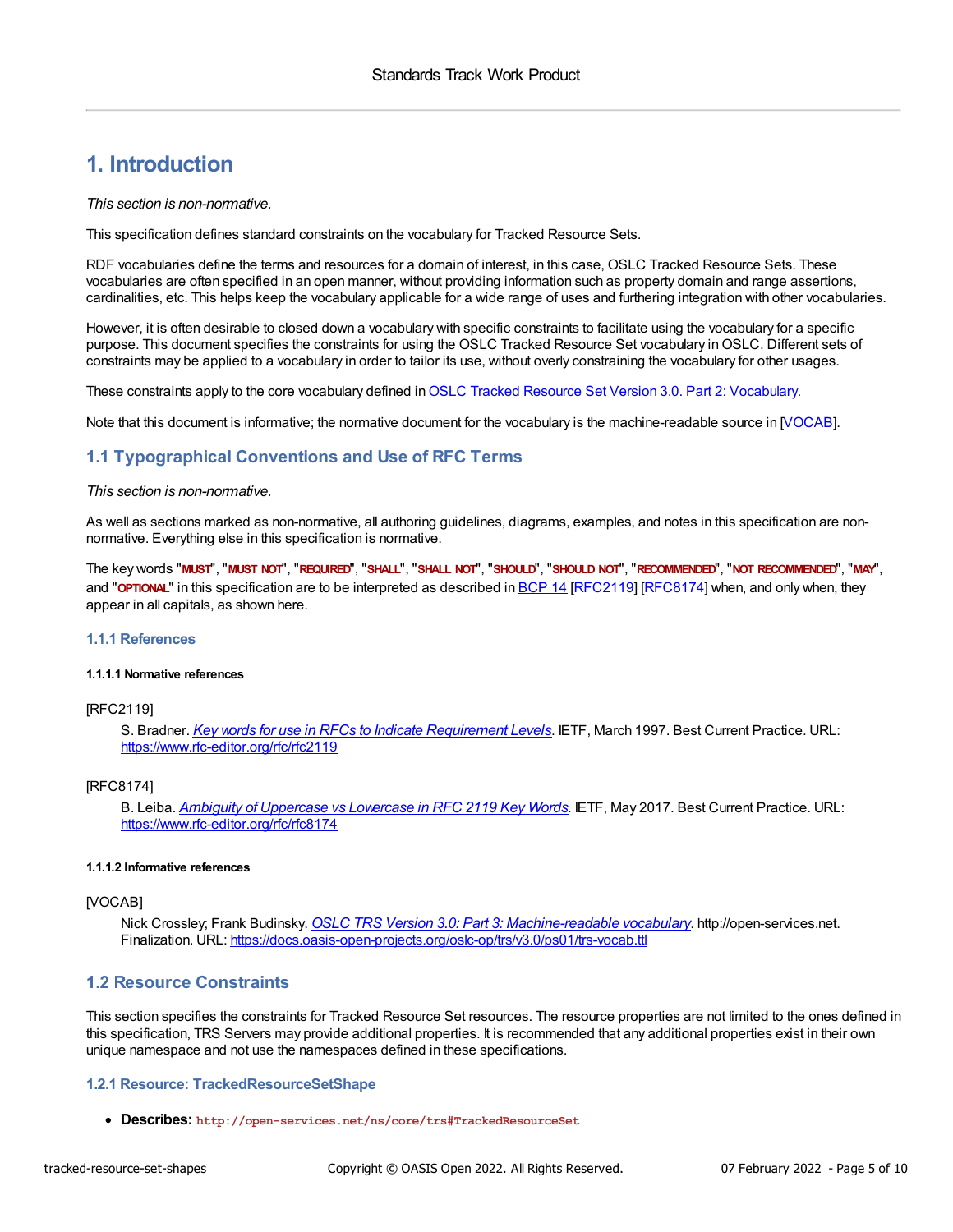- <span id="page-5-0"></span>**Summary:** The shape of a TrackedResourceSet
- **Description:** A Tracked Resource Set provides a representation of the current state of a set of Tracked Resources.

| <u>II ackeunesuul cesel FIUDEI lies</u> |                 |                  |                   |                             |                |                                                                                                                                                                                                                                                                                                                                                            |
|-----------------------------------------|-----------------|------------------|-------------------|-----------------------------|----------------|------------------------------------------------------------------------------------------------------------------------------------------------------------------------------------------------------------------------------------------------------------------------------------------------------------------------------------------------------------|
| <b>Prefixed Name Occurs</b>             |                 | <b>Read-only</b> | <b>Value-type</b> | <b>Representation Range</b> |                | <b>Description</b>                                                                                                                                                                                                                                                                                                                                         |
| rdf: type                               | One-or-<br>many | unspecified      | Resource          | Reference                   | rdfs:Class     | A resource type URI. A tracked<br>resource set MUST have at least the<br>resource type<br>trs:TrackedResourceSet [CC-1].                                                                                                                                                                                                                                   |
| trs:base                                | Exactly-<br>one | true             | Resource          | Reference                   | trs:Base       | An enumeration of the resources in<br>the Tracked Resource Set. This<br><b>SHOULD</b> be a reference to a separate<br>resource, not returned inline with the<br><b>Tracked Resource Set itself [cc-2].</b>                                                                                                                                                 |
| trs: changeLog                          | Exactly-<br>one | true             | AnyResource       | <b>Inline</b>               | trs: ChangeLog | A Change Log providing an ordered<br>series of incremental adjustments to<br>the Tracked Resource Set. The<br><b>Tracked Resource Set</b><br>representation MUST contain the<br>triples for the referenced Change<br>Log (i.e., via a blank node, or an<br>inline named resource), including the<br>Change Events for the first page of<br>changes [cc-3]. |

#### **TrackedResourceSet Properties**

#### <span id="page-5-1"></span>**1.2.2 Resource: BaseShape**

- **Describes: http://open-services.net/ns/core/trs#Base**
- **Summary:** The shape of a Base
- **Description:** A Base is an ldp:DirectContainer that enumerates the members of a Tracked Resource Set at the time the Base was computed.

| <b>Base Properties</b> |                      |                  |                   |                             |                                                    |                                                                                                                                                                                              |
|------------------------|----------------------|------------------|-------------------|-----------------------------|----------------------------------------------------|----------------------------------------------------------------------------------------------------------------------------------------------------------------------------------------------|
| <b>Prefixed Name</b>   | <b>Occurs</b>        | <b>Read-only</b> | <b>Value-type</b> | <b>Representation Range</b> |                                                    | <b>Description</b>                                                                                                                                                                           |
| ldp:hasMemberRelation  | Exactly-<br>one      | true             | Resource          | Reference                   | Unspecified                                        | The membership<br>predicate for this Base<br>container.                                                                                                                                      |
| ldp:member             | Zero-<br>or-<br>many | true             | Resource          | Reference                   | Unspecified                                        | A Tracked Resource that<br>is a member of the<br>Tracked Resource Set.<br>1dp:member is the<br>preferred predicate, but<br>the actual predicate is<br>indicated by<br>ldp:hasMemberRelation. |
| rdf: type              | Zero-<br>or-<br>many | unspecified      | Resource          | Reference                   | rdfs: Class                                        | A resource type URI.<br>Clients can infer a<br>resource type of<br>trs:Base, Or its<br>superclass<br>ldp:DirectContainer.                                                                    |
| trs:cutoffEvent        | Exactly-<br>one      | true             | AnyResource       | Either                      | trs:Deletion.<br>trs:Modification.<br>trs:Creation | The URI of an entry in the<br>Change Log at and after<br>which all changes have<br>already been included in<br>the Base.                                                                     |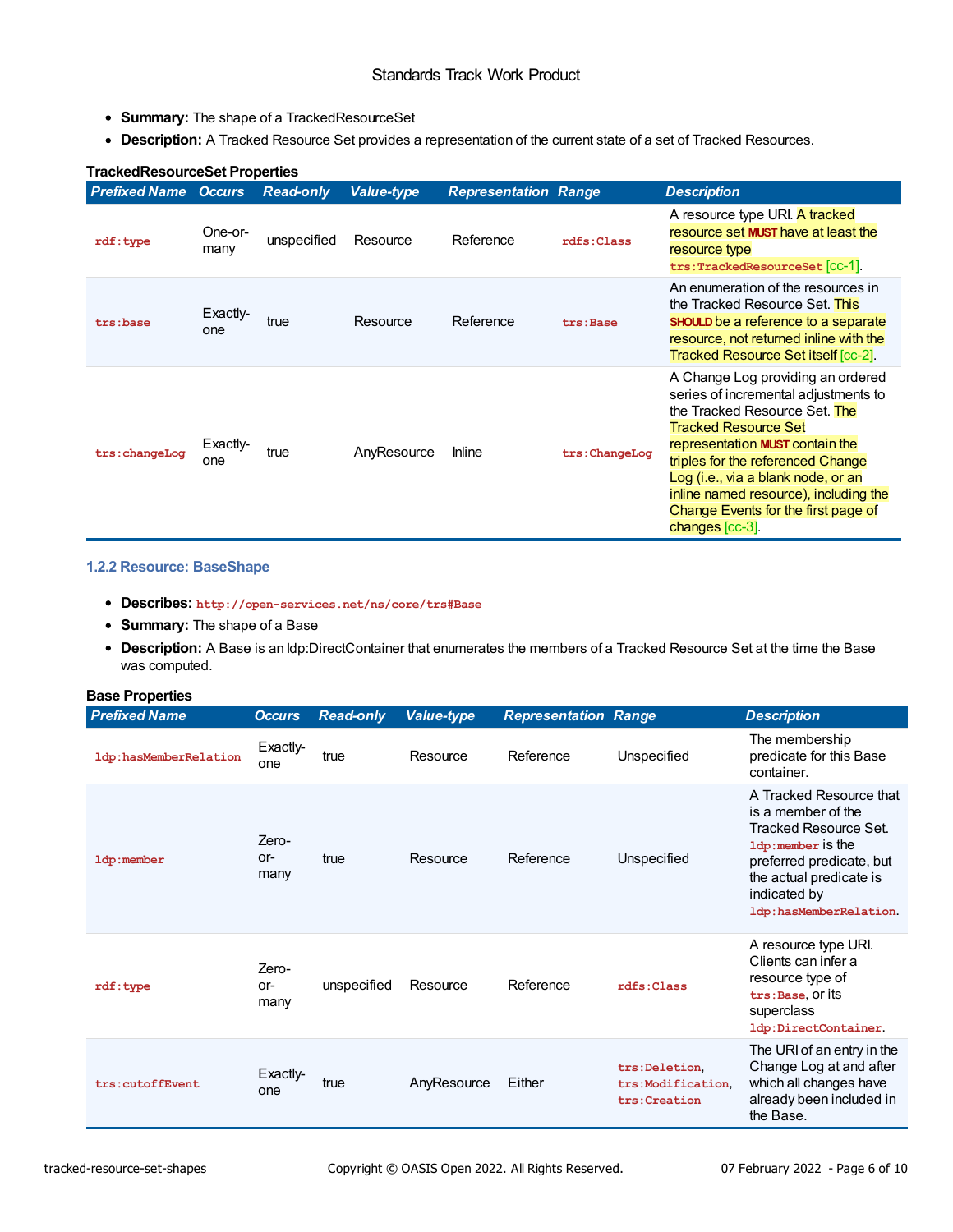#### <span id="page-6-1"></span><span id="page-6-0"></span>**1.2.3 Resource: ChangeLogShape**

- **Describes: http://open-services.net/ns/core/trs#ChangeLog**
- **Summary:** The shape of a ChangeLog
- **Description:** A Change Log describes what resources have been created, modified or deleted, and when.

| <b>ChangeLog Properties</b>    |                      |                      |             |                             |                                                    |                                                                                                                                                                                                                                                                                                                                                                                                                                                                |  |  |  |
|--------------------------------|----------------------|----------------------|-------------|-----------------------------|----------------------------------------------------|----------------------------------------------------------------------------------------------------------------------------------------------------------------------------------------------------------------------------------------------------------------------------------------------------------------------------------------------------------------------------------------------------------------------------------------------------------------|--|--|--|
| <b>Prefixed</b><br><b>Name</b> | <b>Occurs</b>        | <b>Read-</b><br>only | Value-type  | <b>Representation Range</b> |                                                    | <b>Description</b>                                                                                                                                                                                                                                                                                                                                                                                                                                             |  |  |  |
| trs: change                    | Zero-<br>or-<br>many | true                 | Resource    | <b>Inline</b>               | trs:Deletion.<br>trs:Modification.<br>trs:Creation | An inline resource describing a change to<br>a Tracked Resource. Change Events MUST<br>have URIs (i.e., they cannot be blank<br>nodes) to allow clients to recognize entries<br>they have seen before. [cc-4] The URI is<br>used to identify an event; it need not be<br>dereferenceable, and MAY be a URN. [cc-<br>5] The URI of a Change Event MUST be<br>quaranteed unique, even if order numbers<br>get reused in the wake of a Server<br>rollback [cc-6]. |  |  |  |
| trs: previous                  | Zero-<br>or-<br>one  | true                 | AnyResource | Either                      | trs:ChangeLog                                      | The continuation of the Change Log.<br>containing the next group of<br>chronologically earlier Change Events.                                                                                                                                                                                                                                                                                                                                                  |  |  |  |

#### **1.2.4 Resource: CreationEventShape**

- **Describes: http://open-services.net/ns/core/trs#Creation**
- **Summary:** Creation Event
- **Description:** Represents the creation or modification of a resource at a point in time.

#### **Creation Properties**

| <b>Prefixed Name</b> | <b>Occurs</b>   | only | Read- Value-<br>type | <b>Representation Range</b> |             | <b>Description</b>                                                                                                                                                                                                                                                                                                                                                                                                         |
|----------------------|-----------------|------|----------------------|-----------------------------|-------------|----------------------------------------------------------------------------------------------------------------------------------------------------------------------------------------------------------------------------------------------------------------------------------------------------------------------------------------------------------------------------------------------------------------------------|
| trs: changed         | Exactly-<br>one | true | Resource             | Reference                   | Unspecified | The resource that has been created,<br>modified, or deleted.                                                                                                                                                                                                                                                                                                                                                               |
| trs:order            | Exactly-<br>one | true | integer              | N/A                         | Unspecified | A non-negative integer number indicating<br>the sequence in time of the Change Event.<br>There MAY be gaps in the sequence $[cc-7]$ ,<br>but a more recently available Change<br>Event MUST have a larger number than any<br>previously avalable Change Event as<br>accessed by GET on the change log [cc-<br>$8$ ].                                                                                                       |
| trspatch: afterETag  | Zero-<br>or-one | true | string               | N/A                         | Unspecified | This property, when present, gives the final<br>HTTP entity tag of the resource referenced<br>in the trs: changed property - the entity-<br>tag value that would have been returned in<br>the HTTP ETag response header if the<br>resource had been retrieved immediately<br>after the change. Clients can use this as<br>the expected trspatch: beforeETag value<br>in a chain of patch events for a tracked<br>resource. |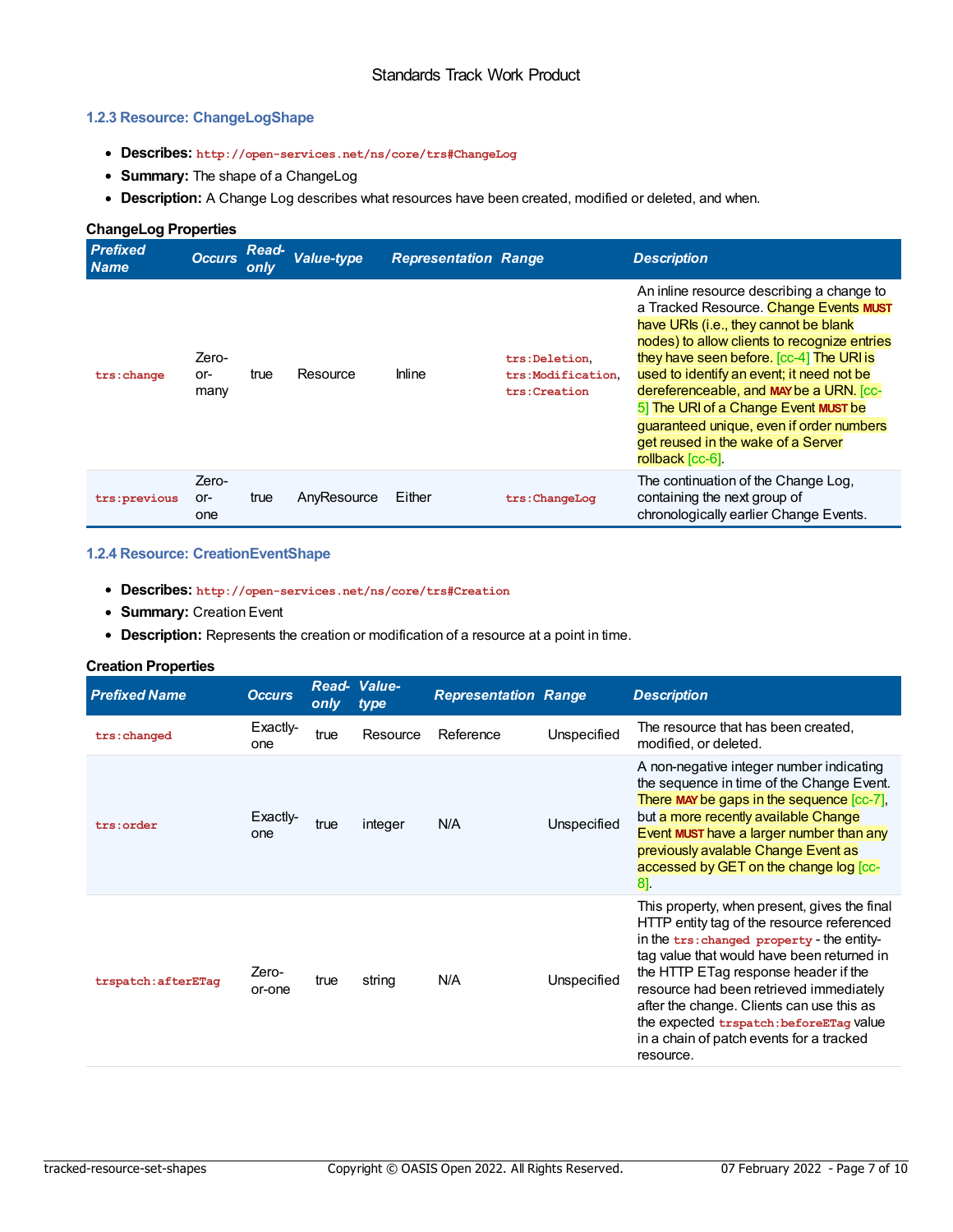#### <span id="page-7-0"></span>Standards Track Work Product

<span id="page-7-1"></span>

| <b>Prefixed Name</b>  | <b>Occurs</b>   | only | Read- Value-<br>type | <b>Representation Range</b> |             | <b>Description</b>                                                                                                                                                                                                                                                                                                                                                                                                                                                                                                                                                                    |
|-----------------------|-----------------|------|----------------------|-----------------------------|-------------|---------------------------------------------------------------------------------------------------------------------------------------------------------------------------------------------------------------------------------------------------------------------------------------------------------------------------------------------------------------------------------------------------------------------------------------------------------------------------------------------------------------------------------------------------------------------------------------|
| trspatch:beforeETaq   | Zero-<br>or-one | true | string               | N/A                         | Unspecified | This property, when present, gives the<br>initial HTTP entity tag of the antecedent<br>resource for a patch event. This is the<br>entity-tag value that would be returned in<br>the HTTP ETag response header if the<br>antecedent resource had been retrieved<br>immediately before the change. If this<br>property is missing, or if the entity-tag<br>value does not match the current state of<br>the antecedent resource, the patch should<br>be ignored and the event treated as a<br>normal modification event.                                                                |
| trspatch: createdFrom | Zero-<br>or-one | true | Resource             | Reference                   | Unspecified | This property MUST NOT be present unless<br>the trspatch: rdfPatch property is also<br>present [cc-9], indicating this change event<br>is annotated with a patch. This property,<br>when present, identifies the antecedent<br>resource to be used to define the "before"<br>state of the patch. If omitted, the<br>antecedent resource is the resource<br>referenced in the trs: changed property.                                                                                                                                                                                   |
| trspatch: rdfPatch    | Zero-<br>or-one | true | string               | N/A                         | Unspecified | This property, when present, describes a<br>patch to be applied to the antecedent<br>resource's RDF representation. A patch<br>cannot describe a change to the non-RDF<br>contents of a resource. The result of<br>applying the patch describes the<br>representation of the resource referenced<br>in the trs: changed property immediately<br>after this change event. This property is<br>used with trs: Modification and<br>trs: Creation Change Events, it is not<br>meaningful for trs: Deletion Change<br>Events. The format of the patch property is<br>defined at TRS Patch. |

#### **1.2.5 Resource: ModificationEventShape**

- **Describes: http://open-services.net/ns/core/trs#Modification**
- **Summary:** Modification Event
- **Description:** Represents the creation or modification of a resource at a point in time.

#### **Modification Properties**

| <b>Prefixed Name</b> | <b>Occurs</b>   | only | Read- Value-<br>type | <b>Representation Range</b> |             | <b>Description</b>                                                                                                                                                                                                                                                                                                   |
|----------------------|-----------------|------|----------------------|-----------------------------|-------------|----------------------------------------------------------------------------------------------------------------------------------------------------------------------------------------------------------------------------------------------------------------------------------------------------------------------|
| trs:changed          | Exactiv-<br>one | true | Resource             | Reference                   | Unspecified | The resource that has been created,<br>modified, or deleted.                                                                                                                                                                                                                                                         |
| trs:order            | Exactly-<br>one | true | integer              | N/A                         | Unspecified | A non-negative integer number indicating<br>the sequence in time of the Change Event.<br>There MAY be gaps in the sequence [cc-<br>10], but a more recently available Change<br>Event MUST have a larger number than any<br>previously avalable Change Event as<br>accessed by GET on the change log [cc-<br>$11$ ]. |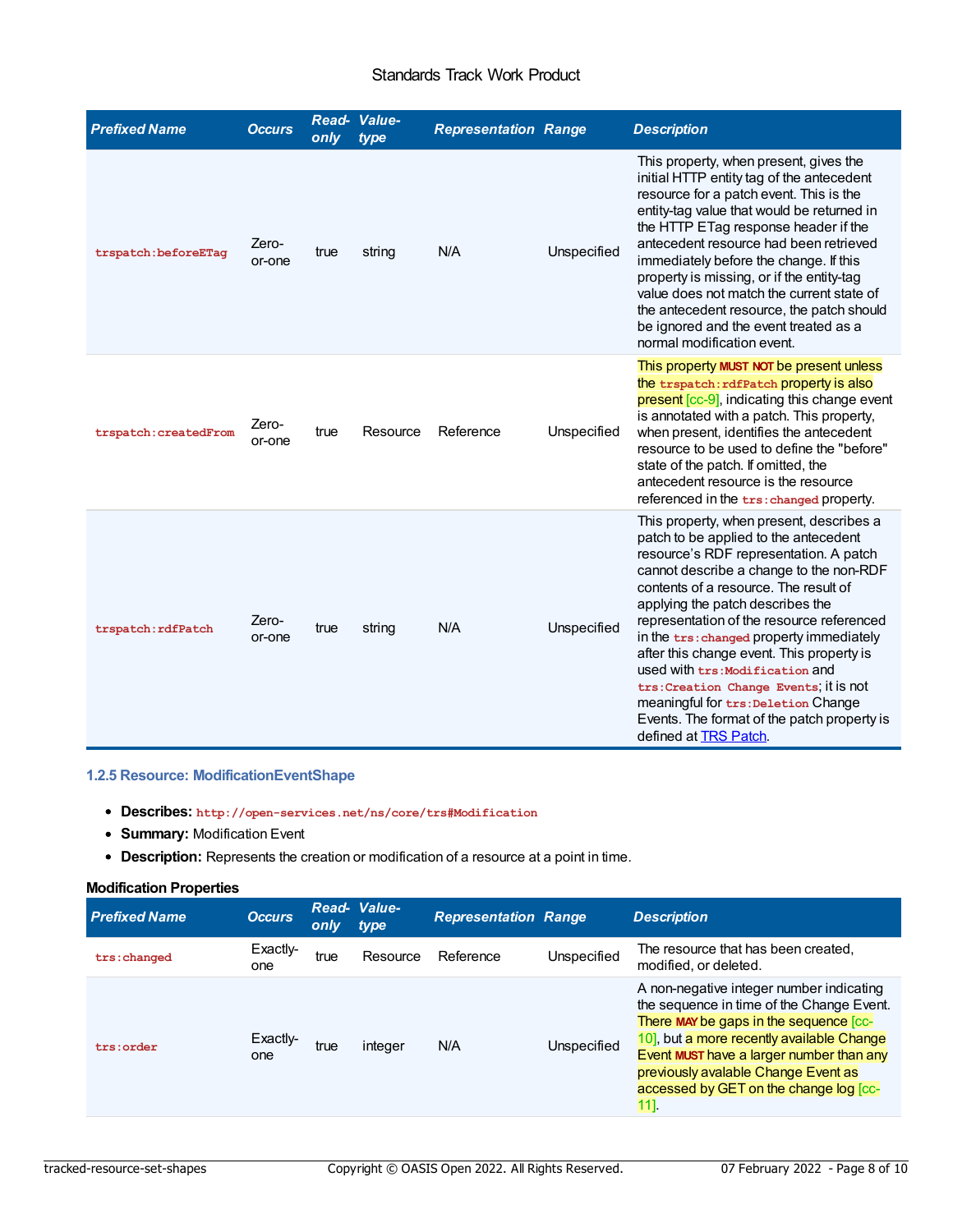#### Standards Track Work Product

<span id="page-8-0"></span>

| <b>Prefixed Name</b>  | <b>Occurs</b>   | only | Read- Value-<br>type | <b>Representation Range</b> |             | <b>Description</b>                                                                                                                                                                                                                                                                                                                                                                                                                                                                                                                                                                            |
|-----------------------|-----------------|------|----------------------|-----------------------------|-------------|-----------------------------------------------------------------------------------------------------------------------------------------------------------------------------------------------------------------------------------------------------------------------------------------------------------------------------------------------------------------------------------------------------------------------------------------------------------------------------------------------------------------------------------------------------------------------------------------------|
| trspatch: afterETaq   | Zero-<br>or-one | true | string               | N/A                         | Unspecified | This property, when present, gives the final<br>HTTP entity tag of the resource referenced<br>in the trs: changed property - the entity-<br>tag value that would have been returned in<br>the HTTP ETag response header if the<br>resource had been retrieved immediately<br>after the change. Clients can use this as<br>the expected trspatch: beforeETag Value<br>in a chain of patch events for a tracked<br>resource.                                                                                                                                                                    |
| trspatch: beforeETaq  | Zero-<br>or-one | true | string               | N/A                         | Unspecified | This property, when present, gives the<br>initial HTTP entity tag of the antecedent<br>resource for a patch event. This is the<br>entity-tag value that would be returned in<br>the HTTP ETag response header if the<br>antecedent resource had been retrieved<br>immediately before the change. If this<br>property is missing, or if the entity-tag<br>value does not match the current state of<br>the antecedent resource, the patch should<br>be ignored and the event treated as a<br>normal modification event.                                                                        |
| trspatch: createdFrom | Zero-<br>or-one | true | Resource             | Reference                   | Unspecified | This property MUST NOT be present unless<br>the trspatch: rdfPatch property is also<br>present [cc-12], indicating this change<br>event is annotated with a patch. This<br>property, when present, identifies the<br>antecedent resource to be used to define<br>the "before" state of the patch. If omitted,<br>the antecedent resource is the resource<br>referenced in the trs: changed property.                                                                                                                                                                                          |
| trspatch: rdfPatch    | Zero-<br>or-one | true | string               | N/A                         | Unspecified | This property, when present, describes a<br>patch to be applied to the antecedent<br>resource's RDF representation. A patch<br>cannot describe a change to the non-RDF<br>contents of a resource. The result of<br>applying the patch describes the<br>representation of the resource referenced<br>in the trs: changed property immediately<br>after this change event. This property is<br>used with trs: Modification and<br>trs: Creation Change Events; it is not<br>meaningful for trs: Deletion Change<br>Events. The format of the patch property is<br>defined at <b>TRS Patch</b> . |

#### <span id="page-8-1"></span>**1.2.6 Resource: DeletionEventShape**

- **Describes: http://open-services.net/ns/core/trs#Deletion**
- **Summary:** Deletion Event
- **Description:** Represents the deletion of resource at a point in time.

#### **Deletion Properties**

| <b>Prefixed</b><br>Read-Value-<br><b>Occurs</b><br><b>Representation Range</b><br>only type<br><b>Name</b> | <b>Description</b> |
|------------------------------------------------------------------------------------------------------------|--------------------|
|------------------------------------------------------------------------------------------------------------|--------------------|